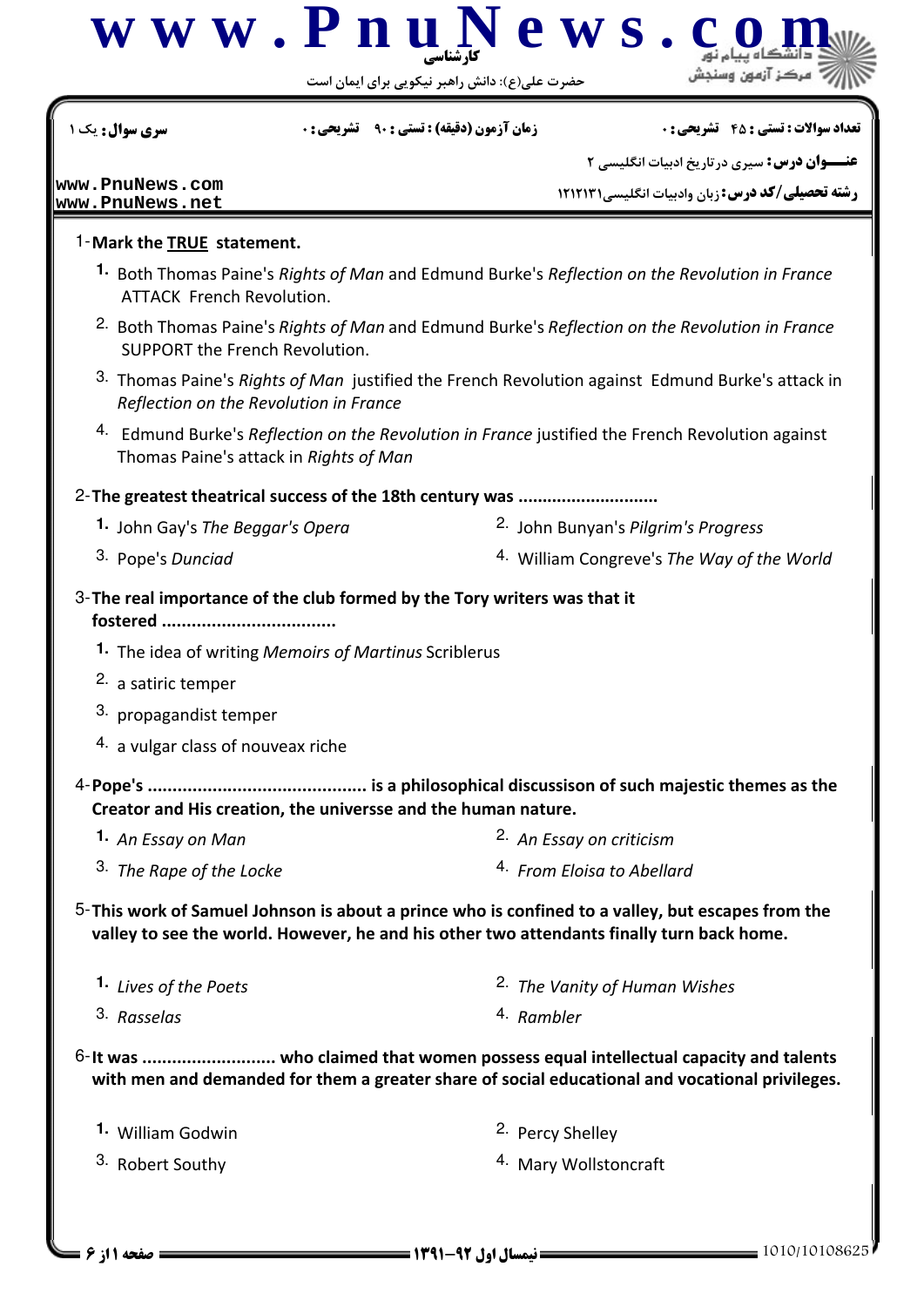| <b>سری سوال :</b> یک ۱                                                                             | <b>زمان آزمون (دقیقه) : تستی : ۹۰ تشریحی: 0</b>                                                                  |                              | <b>تعداد سوالات : تستي : 45 - تشريحي : 0</b>                                                                  |
|----------------------------------------------------------------------------------------------------|------------------------------------------------------------------------------------------------------------------|------------------------------|---------------------------------------------------------------------------------------------------------------|
| www.PnuNews.com                                                                                    |                                                                                                                  |                              | <b>عنـــوان درس:</b> سیری در تاریخ ادبیات انگلیسی ۲<br><b>رشته تحصیلی/کد درس:</b> زبان وادبیات انگلیسی۱۲۱۲۱۳۱ |
| www.PnuNews.net                                                                                    |                                                                                                                  |                              |                                                                                                               |
| 7-The lake school of the Romantic period includes the following poets <b>EXCEPT</b>                |                                                                                                                  |                              |                                                                                                               |
| 1. Robert Southy                                                                                   |                                                                                                                  | <sup>2.</sup> John Keats     |                                                                                                               |
| 3. William Wordsworth                                                                              |                                                                                                                  | <sup>4.</sup> S.T. Coleridge |                                                                                                               |
| 8-Regarding Romanticim, mark the WRONG statement.                                                  |                                                                                                                  |                              |                                                                                                               |
|                                                                                                    | 1. Wordsworth located the source of a poem in the outer world                                                    |                              |                                                                                                               |
|                                                                                                    | <sup>2.</sup> the material of a poem is not external people and events                                           |                              |                                                                                                               |
|                                                                                                    | 3. the inner feelings of the author form the essential materials of a poem                                       |                              |                                                                                                               |
|                                                                                                    | 4. poetry is the spontaneous overflow of powerful feeling                                                        |                              |                                                                                                               |
| 9-Blake claimed that his prophetic poem "" was given to him by an agency not                       | himself and produced without labor or study.                                                                     |                              |                                                                                                               |
| 1. Jerusalem                                                                                       |                                                                                                                  | <sup>2.</sup> Four Zoas      |                                                                                                               |
| 3. Milton                                                                                          |                                                                                                                  | 4. Songs of Innocence        |                                                                                                               |
| miraculousness of daily recurring miracles.                                                        |                                                                                                                  |                              |                                                                                                               |
| 1. William Blake                                                                                   | 2. John Keats                                                                                                    | 3. Thomas Carlyle            | <sup>4.</sup> Willima Hazlit                                                                                  |
| 11-Which one of the following Romantic poets did NOT explore the visionary states of consciousness | that are common among children but violated the standard category of adult judgment?                             |                              |                                                                                                               |
| 1. William Blake                                                                                   |                                                                                                                  | 2. William Wordsworth        |                                                                                                               |
| 3. S.T. Coleridge                                                                                  |                                                                                                                  | 4. Lord Byron                |                                                                                                               |
| 12-In the Romantic period the mid 18th C. philosopher's idea of the mind as                        |                                                                                                                  |                              |                                                                                                               |
|                                                                                                    |                                                                                                                  |                              |                                                                                                               |
|                                                                                                    | 1. a mirrorlike recipient of a universe- as the creator of the universse it percieves                            |                              |                                                                                                               |
|                                                                                                    | <sup>2.</sup> the creator of the universse it percieves- as a mirrorlike recipient of a universe already created |                              |                                                                                                               |
|                                                                                                    | $33$ an inactive agnet and reciprient of the universe- as an active agnet and reciprient of the universe         |                              |                                                                                                               |
|                                                                                                    |                                                                                                                  |                              |                                                                                                               |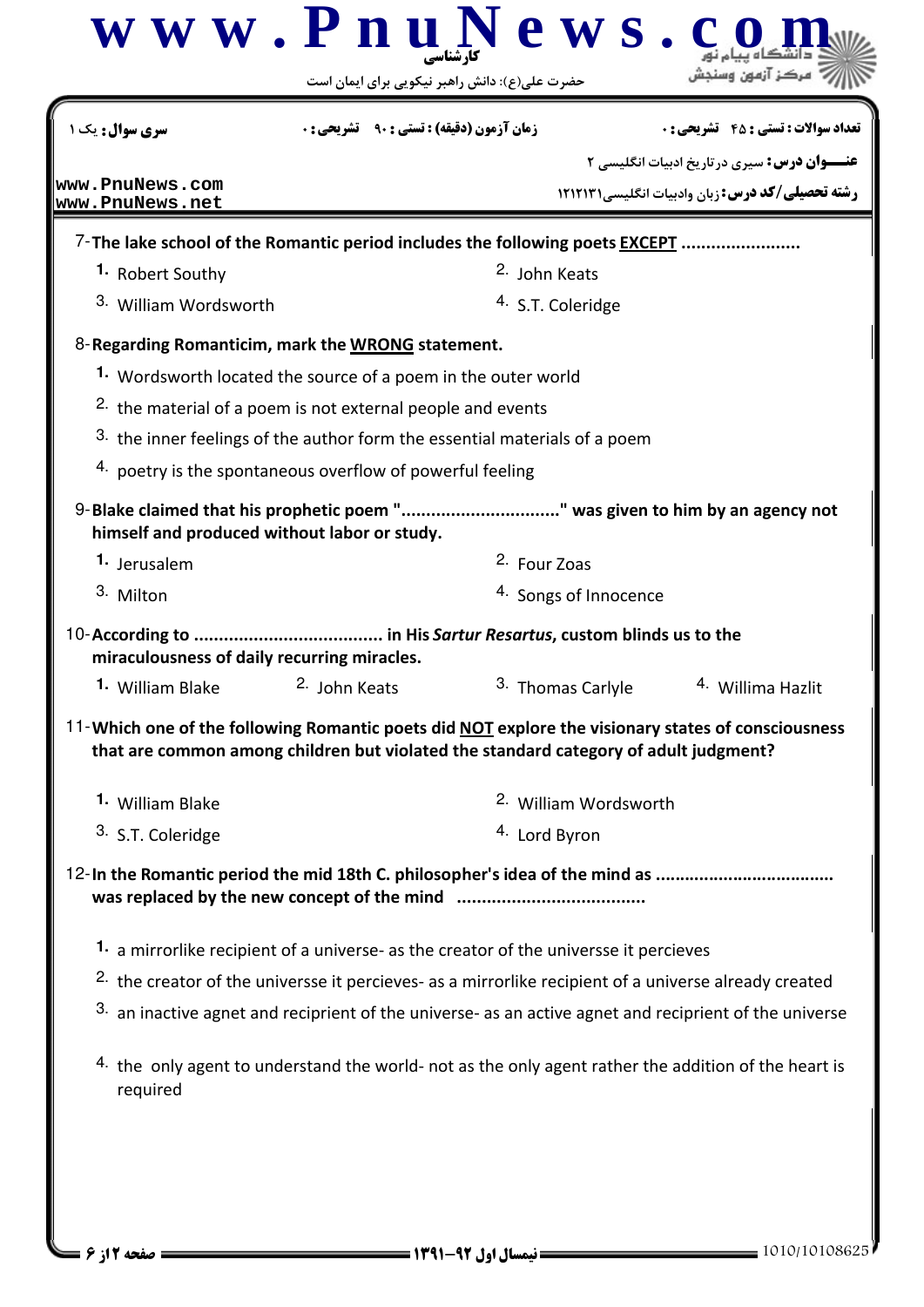|                                             | حضرت علی(ع): دانش راهبر نیکویی برای ایمان است                                                                                                                                               |                                               |                                                         |
|---------------------------------------------|---------------------------------------------------------------------------------------------------------------------------------------------------------------------------------------------|-----------------------------------------------|---------------------------------------------------------|
| <b>سری سوال :</b> یک ۱                      | <b>زمان آزمون (دقیقه) : تستی : 90 ٪ تشریحی : 0</b>                                                                                                                                          |                                               | <b>تعداد سوالات : تستي : 45 - تشريحي : 0</b>            |
|                                             |                                                                                                                                                                                             |                                               | <b>عنـــوان درس:</b> سیری در تاریخ ادبیات انگلیسی ۲     |
| www.PnuNews.com<br>www.PnuNews.net          |                                                                                                                                                                                             |                                               | <b>رشته تحصیلی/کد درس:</b> زبان وادبیات انگلیسی ۱۲۱۲۱۳۱ |
| life.                                       | expiate his sin against the community of living beings so that he may resume his place in the social                                                                                        |                                               |                                                         |
|                                             | 1. Coleridge's The Rime of the Ancient Mariner                                                                                                                                              |                                               |                                                         |
| <sup>2.</sup> Wordsworth's Guilt and Sorrow |                                                                                                                                                                                             |                                               |                                                         |
| 3. Wordsworth's Peter Bell                  |                                                                                                                                                                                             |                                               |                                                         |
| 4. Byron's Childe Harrold                   |                                                                                                                                                                                             |                                               |                                                         |
|                                             | 14-Robert Southy's language - like that of Wordsworth, Coleridge and Hazlit when describing their<br>early Revolutionary fervor is                                                          |                                               |                                                         |
| 1. satirical                                | 2. simple                                                                                                                                                                                   | 3. biblical                                   | 4. artificial                                           |
|                                             | 15-Which one of the following essayists does NOT belong to the Romantic era?                                                                                                                |                                               |                                                         |
| 1. Chalrles Lamb                            | <sup>2.</sup> William Hazlitt                                                                                                                                                               | 3. De Quincey                                 | 4. John Locke                                           |
|                                             |                                                                                                                                                                                             |                                               |                                                         |
| 1. stage drama                              | 2. closet drama                                                                                                                                                                             | 3. tragicomedy                                | 4. farce                                                |
|                                             | 17-Which one of the following Romantic poets inclined towards the fantastic, the macabre, and the<br>exploration of the unconscious mind and of such aberrations as incest?                 |                                               |                                                         |
| 1. Percy Shelley                            | 2. John keats                                                                                                                                                                               | 3. Lord Byron                                 | <sup>4.</sup> S.T. coleridge                            |
| manifested in his work called               | 18-Blake's first attempt to articulate his full myth of humanity's present, past, and future is                                                                                             |                                               |                                                         |
| <sup>1</sup> Milton                         |                                                                                                                                                                                             | 2. Four Zoas                                  |                                                         |
| 3. Jerusalem                                |                                                                                                                                                                                             | 4. Songs of Experience                        |                                                         |
|                                             | 19-S. T. Coleridge's poems of mystery and demonism include all the followings EXCEPT                                                                                                        |                                               |                                                         |
| 1. Tintern Abbey                            |                                                                                                                                                                                             | <sup>2.</sup> The Rime of the Ancient Mariner |                                                         |
| 3. Kubla Khan                               |                                                                                                                                                                                             | 4. Christabel                                 |                                                         |
| together".                                  | 20-According to the French Critic, Hippolyte A. Taine, , is "so great and so English that<br>from him alone we shall learn more truths of his country and of his age than from all the rest |                                               |                                                         |
| <sup>1.</sup> John Keats                    | 2. Wordsworth                                                                                                                                                                               | 3. Coleridge                                  | 4. Lord Byron                                           |
|                                             | 21-All the following works contain Byronic Hero EXCEPT                                                                                                                                      |                                               |                                                         |
|                                             |                                                                                                                                                                                             | 2. Moby Dick                                  |                                                         |
| <b>1.</b> Wuthering Heights                 |                                                                                                                                                                                             |                                               |                                                         |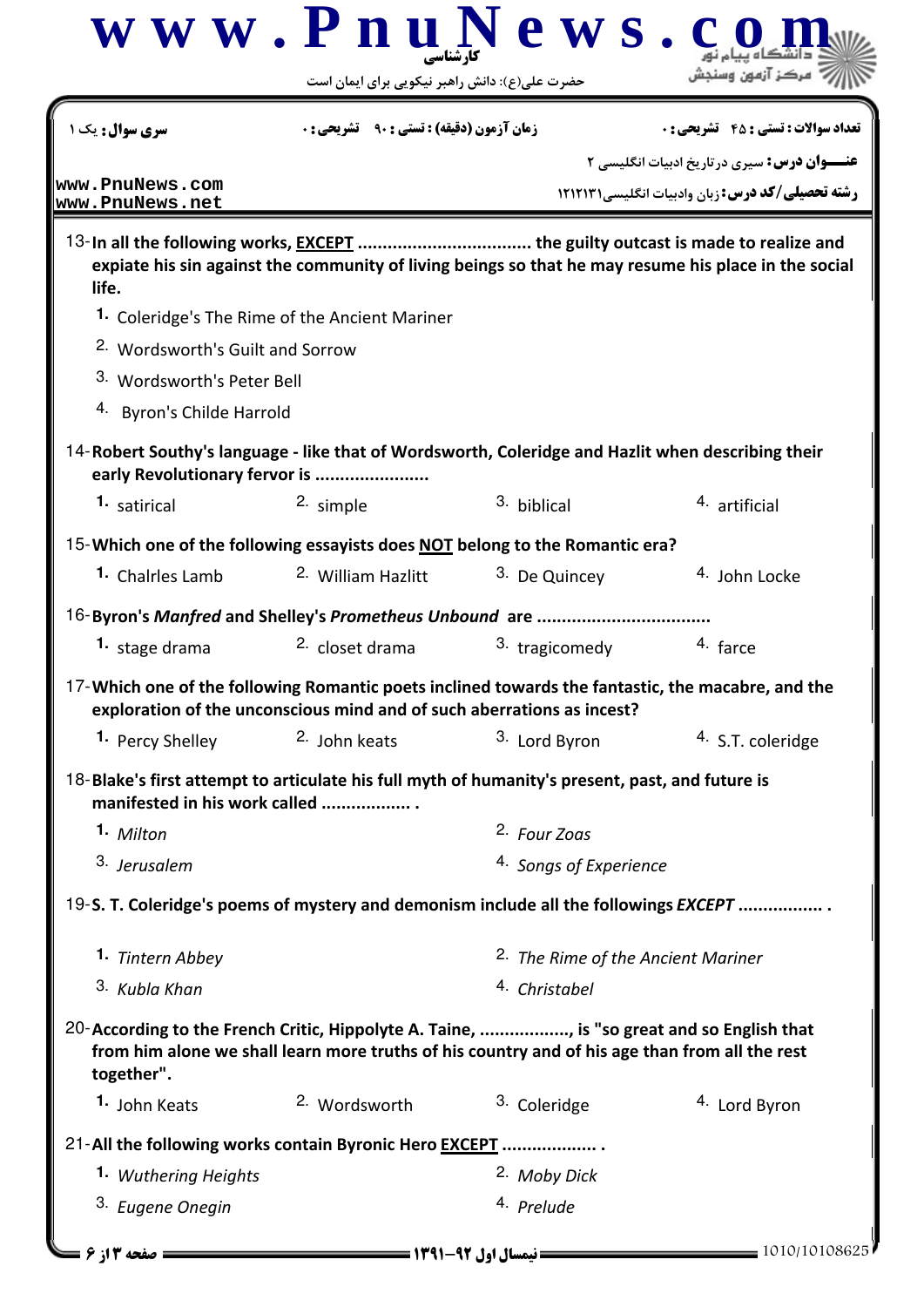|                                               | $\bf w \ w \ w \ . \ P \ n \ u \ N \ e \ w \ s \ . \ c$<br>حضرت علی(ع): دانش راهبر نیکویی برای ایمان است                                           |                                             |                                                                                                              |
|-----------------------------------------------|----------------------------------------------------------------------------------------------------------------------------------------------------|---------------------------------------------|--------------------------------------------------------------------------------------------------------------|
| <b>سری سوال :</b> یک ۱                        | <b>زمان آزمون (دقیقه) : تستی : 90 ٪ تشریحی : 0</b>                                                                                                 |                                             | <b>تعداد سوالات : تستی : 45 - تشریحی : 0</b>                                                                 |
| www.PnuNews.com<br>www.PnuNews.net            |                                                                                                                                                    |                                             | <b>عنـــوان درس:</b> سیری درتاریخ ادبیات انگلیسی ۲<br><b>رشته تحصیلی/کد درس:</b> زبان وادبیات انگلیسی1۲۱۲۱۳۱ |
| university.                                   | 22-As the result of his refusal to repudiate  Shelley was expelled from the                                                                        |                                             |                                                                                                              |
| 1. The Mask of Anarchy                        |                                                                                                                                                    | <sup>2.</sup> Queen Mab                     |                                                                                                              |
| 3. Revolt of Islam                            |                                                                                                                                                    | 4. The Necessity of Atheism                 |                                                                                                              |
|                                               | 23-The religious debate of the mid-Victorian Literature had been generally between                                                                 |                                             |                                                                                                              |
| 1. utilitarians and the reformers             |                                                                                                                                                    |                                             |                                                                                                              |
|                                               | <sup>2.</sup> The Methodists and the followers of oxford movement                                                                                  |                                             |                                                                                                              |
|                                               | 3. Utilitarians and the Philosophical Conservatives                                                                                                |                                             |                                                                                                              |
| 4. Conservatives and the republicans          |                                                                                                                                                    |                                             |                                                                                                              |
|                                               | 24-The connection between Romantic literature and Victorian literature is close; thus Tennyson<br>writes in the tradition of and Arnold in that of |                                             |                                                                                                              |
| 1. Wordsworth-Byron                           |                                                                                                                                                    | <sup>2.</sup> Keats-Shelley                 |                                                                                                              |
| <sup>3.</sup> Coleridge-Blake                 |                                                                                                                                                    | <sup>4.</sup> Blake - Keats                 |                                                                                                              |
| she decides to leave her husband.             | 25-To justify her action, the hero of Hardy's  cites a passage from Mill's On Liberty when                                                         |                                             |                                                                                                              |
| 1. Jude the Obscure                           |                                                                                                                                                    | <sup>2.</sup> Tess of the D'Urbervilles     |                                                                                                              |
| 3. Under the Greenwood Tree                   |                                                                                                                                                    | 4. Wessex Tales                             |                                                                                                              |
|                                               | 26-Tennyson's Long poem  fantasizes a college from which all males are excluded.                                                                   |                                             |                                                                                                              |
| <b>1.</b> In Memoriam                         | <sup>2.</sup> Lady of Shallot                                                                                                                      | <sup>3.</sup> The Lotus Eaters              | 4. The Princess                                                                                              |
|                                               | 27-Compared to other genres, has no claim for greatness in the Victorian Age.                                                                      |                                             |                                                                                                              |
| 1. novel                                      | 2. poetry                                                                                                                                          | 3. prose                                    | 4. drama                                                                                                     |
| 28-Which work is NOT written by George Eliot? |                                                                                                                                                    |                                             |                                                                                                              |
| 1. Adame Bede                                 |                                                                                                                                                    | <sup>2.</sup> The Ordeal of Richard Feveral |                                                                                                              |
| 3. Middlemarch                                |                                                                                                                                                    | <sup>4</sup> Mill on the Floss              |                                                                                                              |
|                                               |                                                                                                                                                    |                                             |                                                                                                              |
| 1. Vanity Fair                                | 2. Pamella                                                                                                                                         | 3. Tom Jones                                | 4. The Moonstone                                                                                             |
|                                               |                                                                                                                                                    |                                             |                                                                                                              |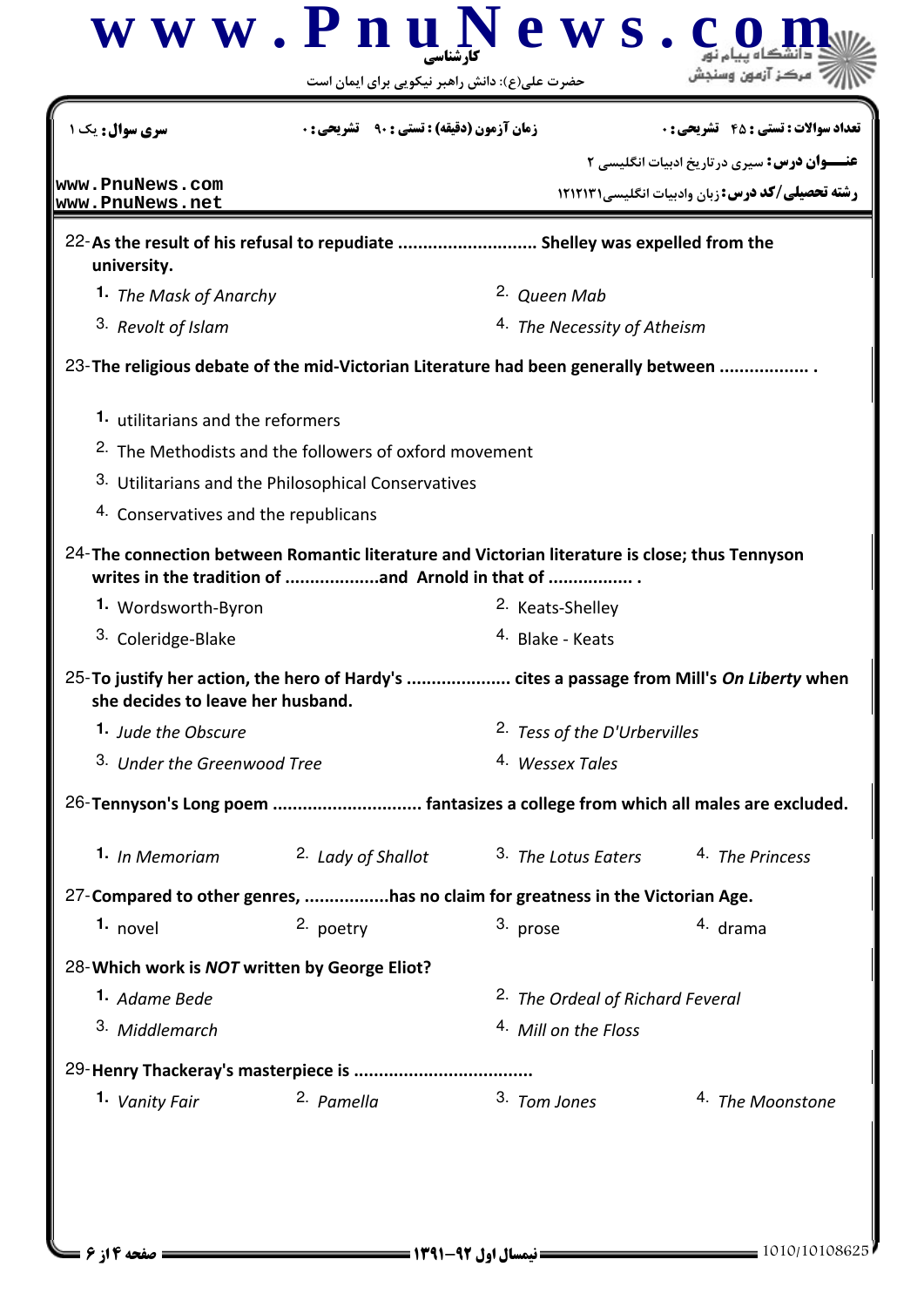|                                                                                                                  | حضرت علی(ع): دانش راهبر نیکویی برای ایمان است                                       |                                      | www.PnuNews.c                                                                      |
|------------------------------------------------------------------------------------------------------------------|-------------------------------------------------------------------------------------|--------------------------------------|------------------------------------------------------------------------------------|
| <b>سری سوال :</b> یک ۱                                                                                           | <b>زمان آزمون (دقیقه) : تستی : 90 ٪ تشریحی : 0</b>                                  |                                      | تعداد سوالات : تستي : 45 - تشريحي : 0                                              |
| www.PnuNews.com                                                                                                  |                                                                                     |                                      | <b>عنـــوان درس:</b> سیری در تاریخ ادبیات انگلیسی ۲                                |
| www.PnuNews.net                                                                                                  |                                                                                     |                                      | <b>رشته تحصیلی/کد درس: زبان وادبیات انگلیسی ۱۲۱۲۱۳۱</b>                            |
| 30-The first major writer to express awareness of the geological time that has haunted human<br>consciousness is |                                                                                     |                                      |                                                                                    |
| 1. Thomas carlyle                                                                                                |                                                                                     | <sup>2.</sup> Alfred Lord Tennyson   |                                                                                    |
| 3. S. T. Coleridge                                                                                               |                                                                                     | <sup>4.</sup> Thomas Hardy           |                                                                                    |
| 31-Robert Browning's most memorable volume of poems which reflects his enjoyment of Italy<br>is                  |                                                                                     |                                      |                                                                                    |
| 1. The Ring and The Book                                                                                         |                                                                                     | <sup>2.</sup> The Idylls of the King |                                                                                    |
| 3. Men and Women                                                                                                 |                                                                                     | <sup>4.</sup> Dramatic Lyrics        |                                                                                    |
|                                                                                                                  |                                                                                     |                                      |                                                                                    |
| 32-How does Thomas Hardy reflect the mood of late Victorian period?                                              |                                                                                     |                                      |                                                                                    |
| 1. by the sad mood of his novels                                                                                 |                                                                                     |                                      |                                                                                    |
|                                                                                                                  | <sup>2.</sup> by his sense of waste and frustration involved in human life          |                                      |                                                                                    |
| 4. All above items                                                                                               | <sup>3.</sup> by his sense of irony when faced with moral or metaphysical questions |                                      |                                                                                    |
|                                                                                                                  |                                                                                     |                                      |                                                                                    |
| 33-Matthew Arnold describes  as a "critic of measure, not exuberant; of the center, not                          | provincial with gay and admirable temper".                                          |                                      |                                                                                    |
| 1. Sainte-Beuve                                                                                                  | 2. Wordsworth                                                                       | 3. Coleridge                         | 4. Shelley                                                                         |
| more of those prose things.                                                                                      |                                                                                     |                                      | 34-Alfred Tennyson disapproved of Matthew Arnold's  and asked him not to write any |
| 1. Literature and Dogma                                                                                          |                                                                                     | 2. Thyrsis                           |                                                                                    |
| 3. Scholar Gypsy                                                                                                 |                                                                                     | 4. Forsaken Merman                   |                                                                                    |
| 35-It was the  movement that insisted on "art for art's sake".                                                   |                                                                                     |                                      |                                                                                    |
| 1. Reformists                                                                                                    | 2. Methodist                                                                        | 3. Conservative                      | <sup>4</sup> Aesthetic                                                             |
| 36-The most savage attack on the Victorian conception of the family, education and religion was<br>made by  .    |                                                                                     |                                      |                                                                                    |
| 1. Alfred Lord Tennyson                                                                                          |                                                                                     | <sup>2.</sup> Matthew Arnold         |                                                                                    |
| 3. Samuel Butler                                                                                                 |                                                                                     | <sup>4.</sup> Walter Pater           |                                                                                    |
|                                                                                                                  | 37-The  insisted on hard, clear, precise images and was developed by the modernist  |                                      |                                                                                    |
|                                                                                                                  |                                                                                     |                                      |                                                                                    |
| American poet, Ezra Pound.<br>1. waste land movement                                                             |                                                                                     | 2. aesthetic movement                |                                                                                    |